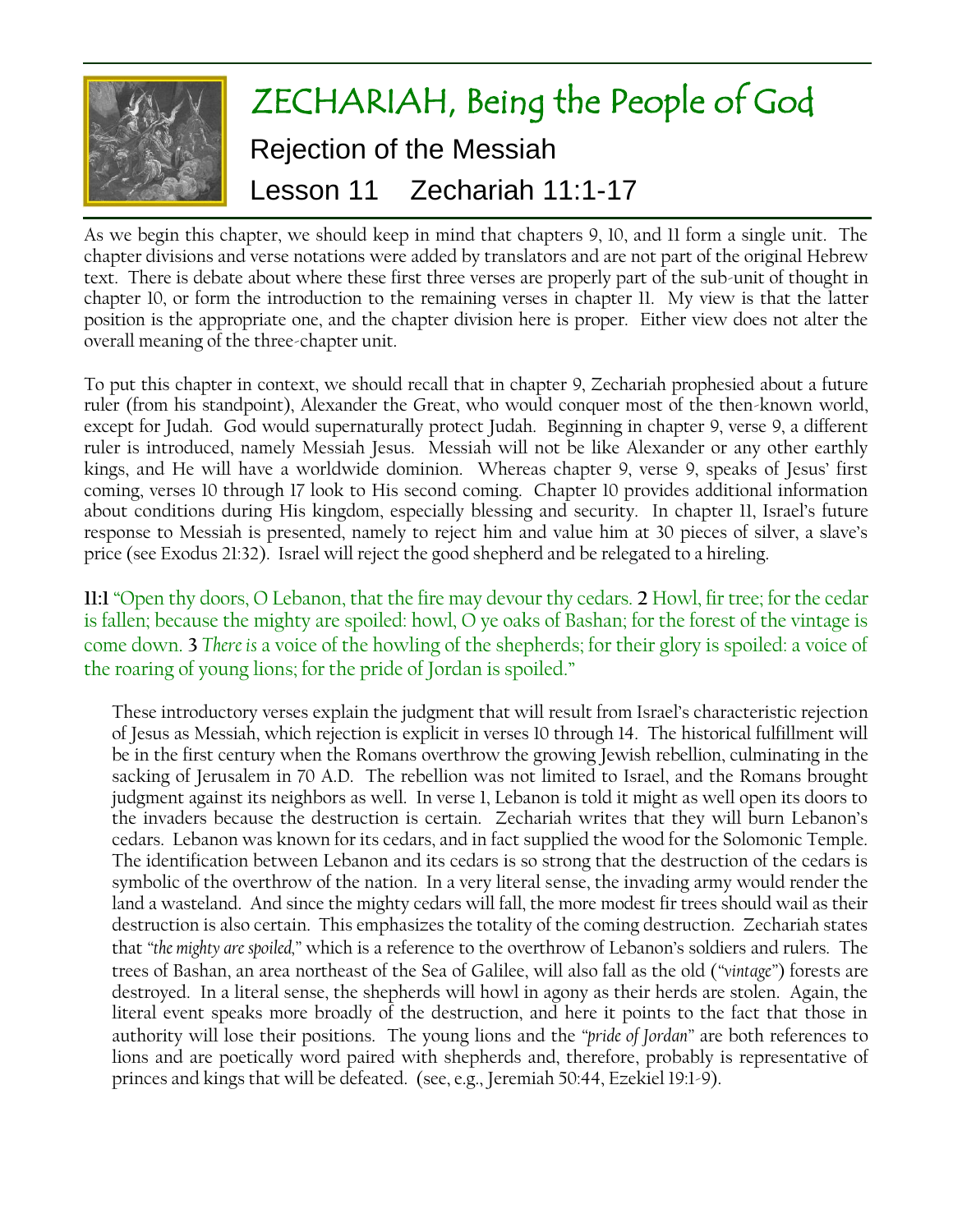**11:4** "Thus saith the LORD my God; Feed the flock of the slaughter; **5** Whose possessors slay them, and hold themselves not guilty: and they that sell them say, Blessed *be* the LORD; for I am rich: and their own shepherds pity them not."

The remainder of the chapter is organized as follows: vv. 4-6 introduce the good shepherd, vv. 7-14 show the characteristic rejection of the good shepherd and the breaking of his two symbolic staffs, and vv. 15-17 address a new, worthless shepherd sent to the people. These verses begin to explain the reason for the destruction in the first three verses. The "*flock of the slaughter"* refers to Judah, a flock that is not being fed, but slaughtered by those that should be its shepherds. The reference to *"they that sell them"* and *"possessors"* is a reference to foreigners who rule over Israel, sell the people as chattel, and slay them. These wicked people would offer praise to God for making them rich through the trade in Jewish slaves, and feel no guilt in their actions (*"hold themselves not guilty"*). Moreover, Israel's own shepherds have no compassion for the people. To set up a divine object lesson for how Messiah will be received by the people at this future time, God commands Zechariah to offer his service in feeding the sheep of Israel. There is considerable debate about whether Zechariah literally offered his services to the people or only did so in some symbolic fashion. God often had prophets play out a divine object lesson before the people (see 1 Samuel 15:27-28; Isaiah 20:2; Jeremiah 27:2-12; Ezekiel 12:1-16, 37:15-23; Hosea 1:2-3). In either event, the message conveyed is the same. Zechariah's offer to feed the sheep foreshadows Jesus' presentation of himself as the good shepherd. Zechariah will face rejection (the literal reality of this rejection may be further confirmed by Jesus' statement that Zechariah was eventually martyred, Matthew 23:35), just as Jesus will. We might ask why Zechariah would face rejection. Probably, a significant amount of time has passed since the eight night visions of Zechariah that helped encourage a revival and the building of the Temple. It would appear that the people are returning to their old ways by the time Zechariah is commanded by God to play out the role of the good shepherd.

**11:6** "For I will no more pity the inhabitants of the land, saith the LORD: but, lo, I will deliver the men every one into his neighbour's hand, and into the hand of his king: and they shall smite the land, and out of their hand I will not deliver *them*."

As a punishment for its rejection of Messiah, God would allow Israel to be defeated by its neighbors and foreign kings. These other nations will *"smite the land,"* and God will not deliver Israel from this judgment. Again, the fulfillment of this prophecy comes with the Roman quashing of the Jewish rebellion in 70 A.D. Although most Jewish people do not make the connection, their defeat by the Romans and the scattering that remains in place to this day of the people from the land came as a result of their rejection of Jesus Christ.

#### **QUESTION**

1. What does verse 6 teach about God's response to a nation that characteristically rejects Him?

# **11:7** "And I will feed the flock of slaughter, *even* you, O poor of the flock. And I took unto me two staves; the one I called Beauty, and the other I called Bands; and I fed the flock."

When Messiah comes, He will feed "the flock of the slaughter," indeed He will especially focus on the faithful (*"O poor of the flock,"* as in poor in spirit or humble). Zechariah comments on his role in delivering this prophecy. To understand his statement, we must be reminded that shepherds traditionally carried two staffs, one for walking support and one for fighting off predators. One staff is called Favor (or *"Beauty"*) and one called Union (or *"Bands"*). The staff called Favor or Beauty signified God's grace toward His people, and the staff called Union or Bands symbolized the union of the two nations (Israel and Judah). We are to understand that Zechariah is carrying these staffs in the role of a shepherd and is feeding the flock, which is likely a reference to teaching and prophesying.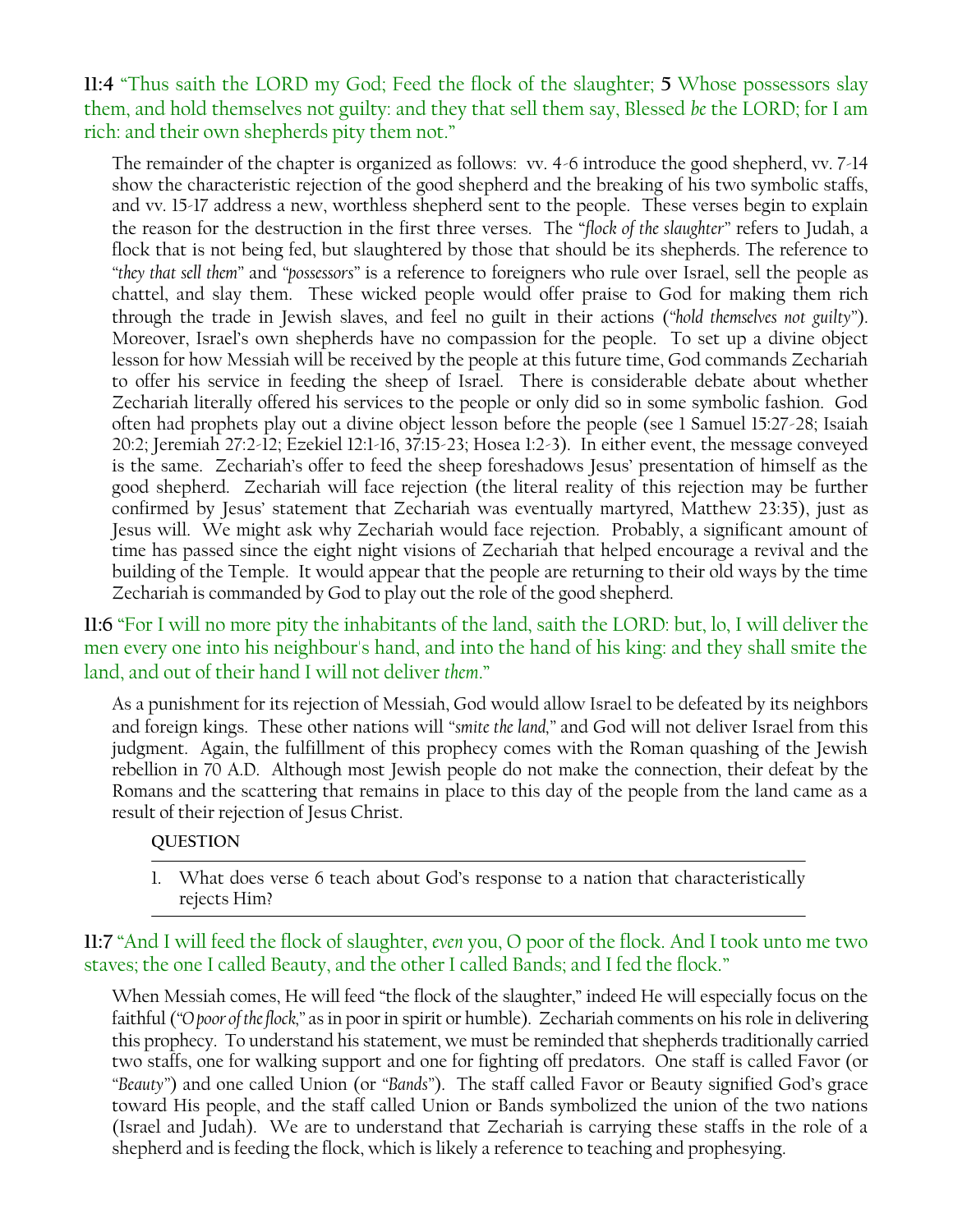## **11:8** "Three shepherds also I cut off in one month; and my soul lothed them, and their soul also abhorred me."

The identification of the three shepherds has been debated for centuries. Rather than understanding these to be specific people, the better view is probably that they are three classes of shepherds (prophets, priests, kings) that Messiah will bring judgment upon when He comes because they rejected him. This would be fulfilled in the first century when the Jewish leadership is destroyed by Rome. That final destruction would befall them quickly (*"cut off in one month"*).

**11:9** "Then said I, I will not feed you: that that dieth, let it die; and that that is to be cut off, let it be cut off; and let the rest eat every one the flesh of another."

Because of Messiah's rejection by the nation, He will not shepherd them. He will not feed the flock, nor deliver them from the Romans and the consequences of the coming destruction. The last phrase seems to indicate that famine will follow the destruction, and with the famine, cannibalism. The Jewish historian Josephus made a record of this event in connection with the Roman siege (see *War*, VI, 193-213):

Now of those perished by famine in the city, the number was prodigious, and the miseries they underwent were unspeakable; for if so much as the shadow of any kind of food did anywhere appear, a war was commenced presently; and the dearest friends fell a fighting one with another about it, snatching from each other the most miserable supports of life. Nor would men believe that those who were dying had no food; but the robbers would search them when they were expiring, lest any one should have concealed food in their bosoms, and counterfeited dying: nay, these robbers gaped for want, and ran about stumbling and staggering along like mad dogs, and reeling against the doors of the houses like drunken men; they would also, in the great distress they were in, rush into the very same houses two or three times in one and the same day. Moreover, their hunger was so intolerable, that it obliged them to chew everything, while they gathered such things as the most sordid animals would not touch, and endured to eat them; nor did they at length abstain from girdles and shoes; and the very leather which belonged to their shields they pulled off and gnawed: the very wisps of old hay became food to some; and some gathered up fibers, and sold a very small weight of them for four Attic [drachmae]. But why do I describe the shameless impudence that the famine brought on men in their eating inanimate things, while I am going to relate a matter of fact, the like to which no history relates, either among the Greeks or Barbarians! It is horrible to speak of it, and incredible when heard. I had indeed willingly omitted this calamity of ours, that I might not seem to deliver what is so portentous to posterity, but that I have innumerable witnesses to it in my own age; and, besides, my country would have had little reason to thank me for suppressing the miseries that she underwent at this time.

There was a certain woman that dwelt beyond Jordan, her name was Mary; her father was Eleazar, of the village Bethezub, which signifies the House of Hyssop. She was eminent for her family and her wealth, and had fled away to Jerusalem with the rest of the multitude, and was with them besieged therein at this time. The other effects of this woman had been already seized upon; such I mean as she had brought with her out of Perea, and removed to the city. What she had treasured up besides, as also what food she had contrived to save, had been also carried off by the rapacious guards, who came every day running into her house for that purpose. This put the poor woman into a very great passion, and by the frequent reproaches and imprecations she cast at these rapacious villains, she had provoked them to anger against her; but none of them, either out of the indignation she had raised against herself, or out of the commiseration of her case, would take away her life; and if she found any food, she perceived her labors were for others, and not for herself; and it was now become impossible for her anyway to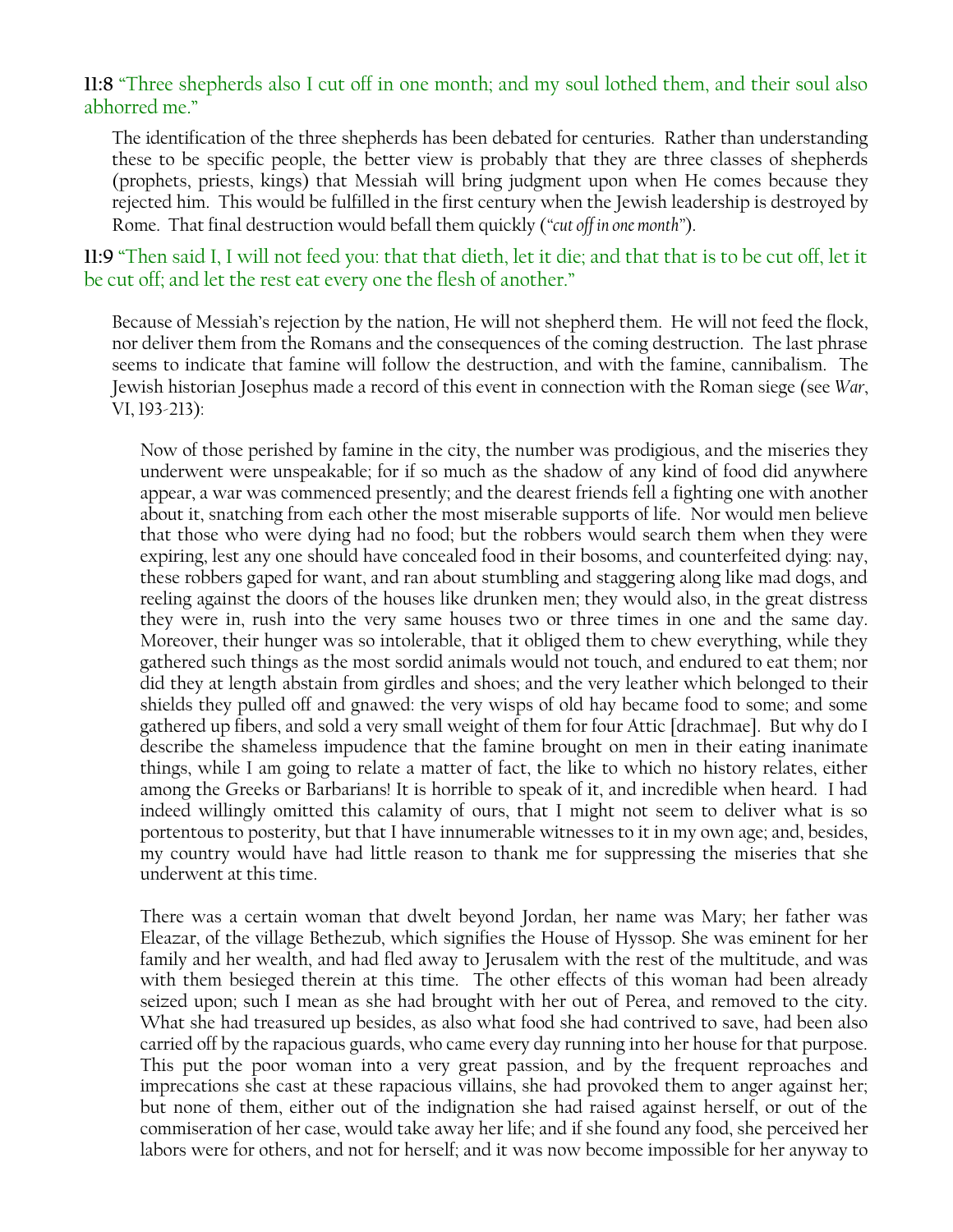find anymore food, while the famine pierced through her very bowels and marrow, when also her passion was fired to a degree beyond the famine itself; nor did she consult with anything but with her passion and the necessity she was in. She then attempted a most unnatural thing; and snatching up her son, who was a child sucking at her breast, she said, "O, thou miserable infant! For whom shall I preserve thee in this war, this famine, and this sedition? As to the war with the Romans, if they preserve our lives, we must be slaves! This famine also will destroy us, even before that slavery comes upon us:—yet are these seditious rogues more terrible than both the other. Come on; be thou my food, and be thou a fury to these seditious varlets and a byword to the world, which is all that is now wanting to complete the calamities of us Jews." As soon as she had said this she slew her son; and then roasted him, and ate the one half of him, and kept the other half by her concealed. Upon this the seditous came in presently, and smelling the horrid scent of this food, they threatened her, that they would cut her throat immediately if she did not show them what food she had gotten ready. She replied, that she had saved a very fine portion of it for them; and withal uncovered what was left of her son. Hereupon they were seized with a horror and amazement of mind, and stood astonished at the sight; when she said to them, "This is mine own son; and what hath been done was mine own doing! Come, eat of this food; for I have eaten of it myself! Do not you pretend to be either more tender than a woman, or more compassionate than a mother; but if you be so scrupulous and do abominate this my sacrifice, as I have eaten the one half, let the rest be reserved for me also." After which, those men went out trembling, being never so much affrighted at anything as they were at this, and with some difficulty they left the rest of that meat to the mother. Upon which the whole city was full of this horrid action immediately; and while every body laid his miserable case before their own eyes, they trembled, as if this unheard-of action had been by themselves. So those that were thus distressed by the famine were very desirous to die; and those already dead were esteemed happy, because they had not lived long enough either to hear or to see such miseries.

#### **QUESTION**

2. When God allows a nation to fend for itself (physically and spiritually), what happens?

**11:10** "And I took my staff, *even* Beauty, and cut it asunder, that I might break my covenant which I had made with all the people. **11** And it was broken in that day: and so the poor of the flock that waited upon me knew that it *was* the word of the LORD."

Zechariah continues the divine object lesson before the people. Presumably, this occurs in a public place, and because he is known as a prophet, people will observe his action and spread the word. Zechariah takes the staff named Beauty, representative of God's goodness and grace toward His people, and breaks it. This symbolizes the fact that God's covenant of protection and blessing of the people is ended. Some would argue that this speaks of the termination of the Mosaic Covenant at the cross (see Colossians 2:14), but in context, more likely it just indicates God lifting the hedge of protection He placed around the nation. When the destruction comes, the *"poor of the flock"* (i.e., the poor of spirit or faithful) will recognize the fulfillment of Scripture (*"knew it was the word of the LORD"*).

**11:12** "And I said unto them, If ye think good, give *me* my price; and if not, forbear. So they weighed for my price thirty *pieces* of silver. **13** And the LORD said unto me, Cast it unto the potter: a goodly price that I was prised at of them. And I took the thirty *pieces* of silver, and cast them to the potter in the house of the LORD."

Zechariah, playing the role of the good shepherd, asks the people to give him his severance pay since he has, in essence, been fired. Basically, he says that if they think he is entitled to something, they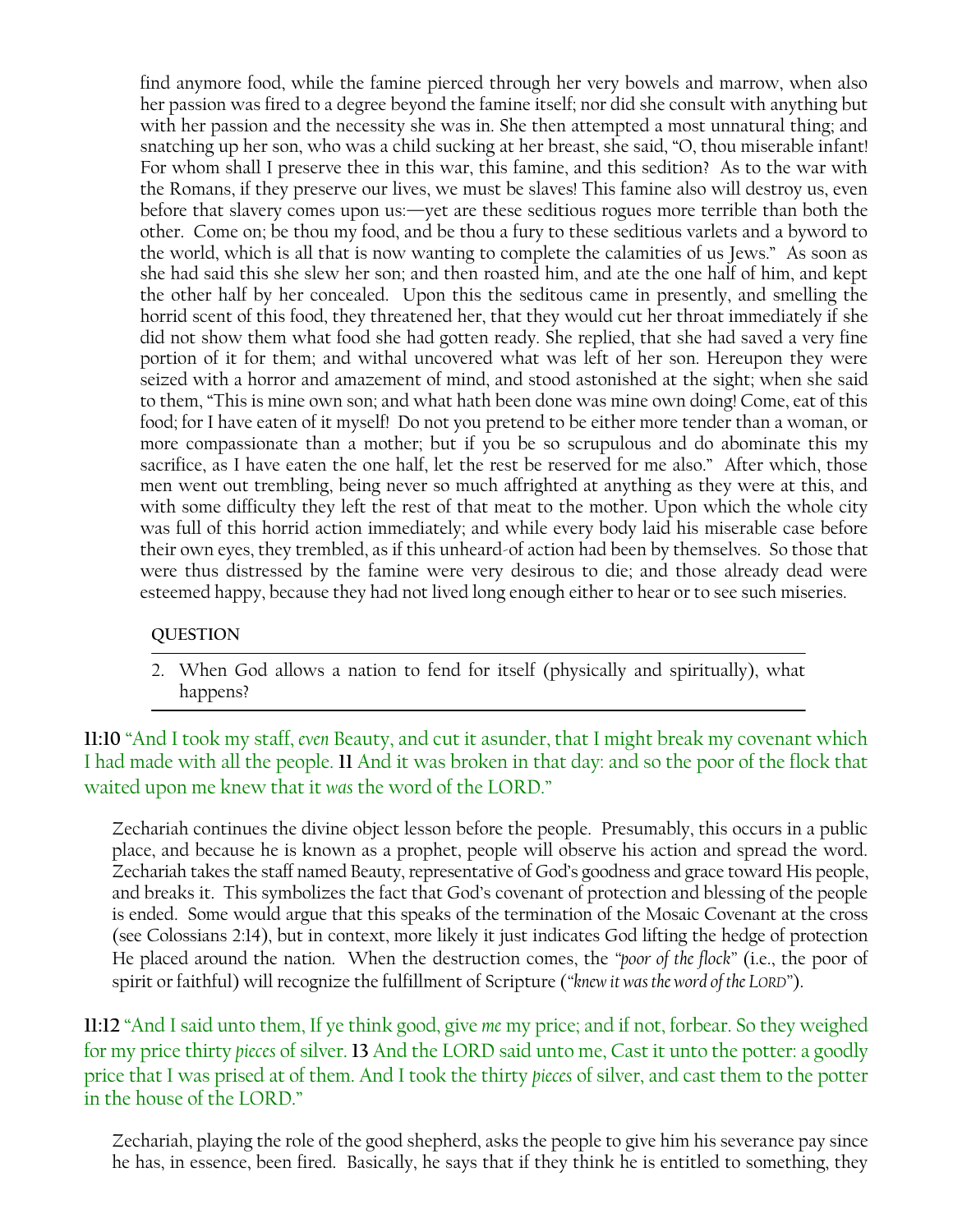should give it to him, but if not, they can *"forbear"* or give him nothing. In response, the people determine that his worth is 30 pieces of silver (a slave's value under the law, Exodus 21:32) and they give it to him. In response to this, God tells Zechariah to cast the money to the potter, and then sarcastically God says, *"A goodly price that I was prised at of them."* Zechariah obeyed God and cast the 30 pieces of silver to the potter at the Temple. This potter probably produced the vessels needed for the Temple operations. Of course, the meaning of this prophecy really does not become clear until, in the New Testament, Jesus is betrayed for 30 pieces of silver and the traitor Judas Iscariot returns the money to the Jewish leaders, who in turn purchase a potter's field for burying foreigners since they did not want blood money in the Temple treasury. (Matthew 27:3-10).

As a side note, when Matthew says this prophecy was fulfilled, he ascribed it not to Zechariah but Jeremiah. Some have seen this as a contradiction or error in the text and numerous explanations have arisen to explain it. One is that Matthew was drawing from both Jeremiah (especially chapter 19) and Zechariah, and so he named the more prominent prophet. Another explanation that is also satisfactory is that in Jewish tradition, the prophet writings were organized with Jeremiah coming first, and thus Matthew can be seen as quoting the passage from the roll of the prophets, which is cited by its first book, Jeremiah.

## **QUESTIONS**

- 3. How accurate is God's prophecy about Messiah? How do we test whether prophecy is from God?
- 4. List some other prophecies about Messiah's life and consider the probability that any man would fulfill all of the prophecies perfectly. Why does the Bible have so much prophecy about Jesus?

# **11:14** "Then I cut asunder mine other staff, *even* Bands, that I might break the brotherhood between Judah and Israel."

Zechariah continues the role play and breaks the second staff. Since this staff represented unity of the two nations (Judah and Israel), the breaking of the staff indicates disunity or strife between them, which Zechariah explicitly states, *"That I might break the brotherhood between Judah and Israel."* This internal strife characterized the two nations in Jesus' day. There was political strife as different groups vied for power (e.g., Pharisees, Sadducees, Zealots, Herodians), as well as the antagonism of Judah toward Samaria.

**11:15** "And the LORD said unto me, Take unto thee yet the instruments of a foolish shepherd. **16** For, lo, I will raise up a shepherd in the land, *which* shall not visit those that be cut off, neither shall seek the young one, nor heal that that is broken, nor feed that that standeth still: but he shall eat the flesh of the fat, and tear their claws in pieces."

At this point, Zechariah is told by God to play a second role, that of a foolish (or wicked) shepherd (*"take unto thee yet the instruments of a foolish shepherd"*). God will raise of a shepherd in *"the land"* (namely, Israel). A good shepherd searches out the lost sheep, but the wicked shepherd that God will raise up will not do so (*"shall not visit those that be cut off"*). He will not take care of the young sheep that need more attention, nor will he mend the wounded sheep, nor even feed the sheep that are before him. Instead, he will devour them completely, even removing their hooves to get every last morsel. The picture of the wicked shepherd is a future leader that God will raise up that will not care for the people and will persecute and kill them. It is not clear that Zechariah's prophecy has one specific ruler in mind, but it does seem that many bad shepherds fit the bill, and they all portend a future ruler often referred to as Anti-Christ.